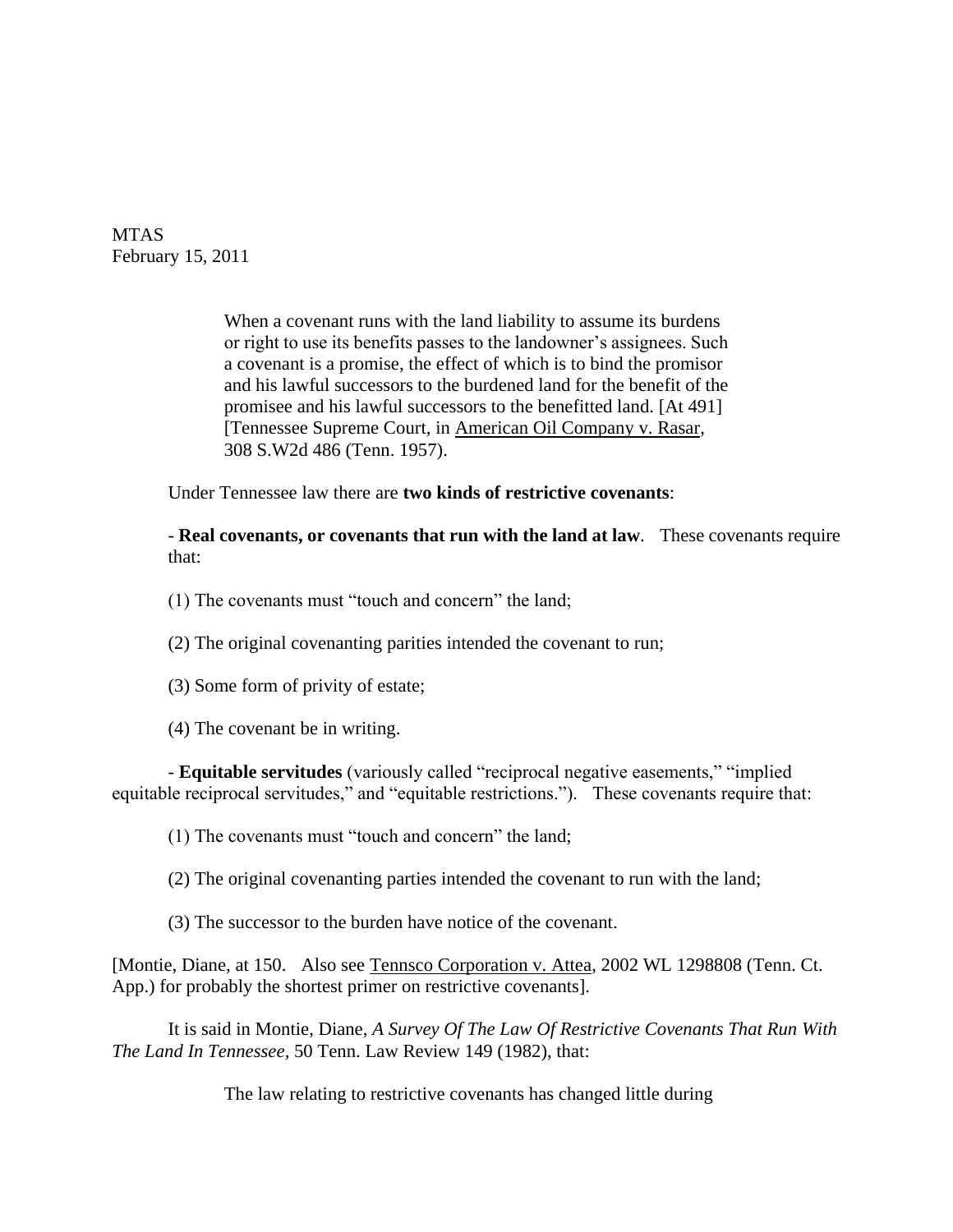> the last one hundred years in Tennessee, but the reasons for using restrictive covenants have changed to reflect a more complex society. Historically, the usual purpose of restrictive covenants was to protect the grantor's residence. Today, the use of the land is more complex. Subdivisions, condominiums, apartments, and single family residences require diversified land use planning to protect those communities of purchasers [At 149]

One of the modern complexities of the development of land, for whatever its intended use, is that such development is subject to stormwater management requirements. A tool for managing stormwater that appears in stormwater regulations is the maintenance agreement for the stormwater facilities that appear in developments. Those maintenance agreements commonly contain restrictive covenants that run with the land, that obligate both present and subsequent owners of the property to continue the maintenance of the stormwater facilities.

For example, the Knox County Stormwater Maintenance Manual contains a document entitled COVENANTS FOR PERMANENT MAINTENANCE OF STORMWATER FACILITIES, which contains various covenants the property owner must agree to *as a condition of the development* of his property. Paragraph 5 provides that:

> To ensure that subsequent property owners have notice of these Covenants and the obligations therein, the Property owner will include in all instruments conveying any or all of the above described property on which the stormwater and/or water quality facilities are located, the specific instrument numbered referencing these Covenants and the recorded subdivision plat as indicated in paragraph 12 herein.

Paragraph 11 provides that "These Covenants are permanent and shall run with the land."

Similar documents are used by cities and counties across Tennessee and in other states. Such maintenance agreements that run with the land raised at least two questions in the stormwater seminars held last year:

1. What is the legal status of such agreements, applying as they do, to the *subsequent* development of property.

For reasons that will appear below. generally, restrictive covenants containing stormwater infrastructure maintenance arising from new property development mandates and agreements between local governments and developers will reflect real covenants running with the land at law. However, where, for some reason, the restrictive covenant fail the real covenants test, equity might, depending on the circumstances, intervene to impose the covenant as an equitable servitude.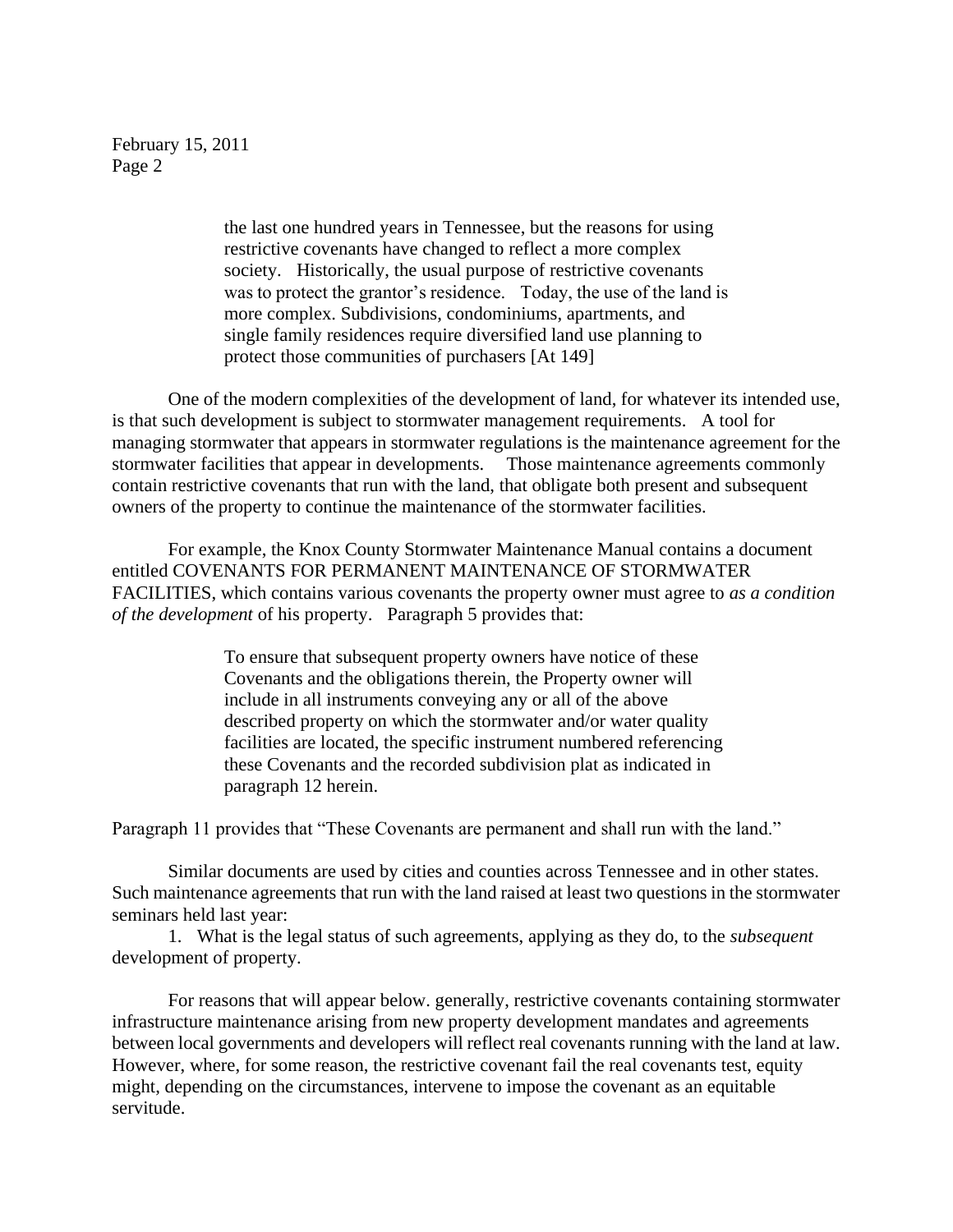2. What is the legal status of such agreements with respect to property that has already been developed?

Generally, for reasons that will appear below, such agreements with respect to such property will probably neither qualify as real covenants that run with the land at law, nor as an equitable servitude.

### **Restrictive covenants are contracts between the parties to them**

Restrictive covenants are contracts between the parties to them. Maples Homeowner"s Association, Inc. v. T & R Nashville Limited Partnership, 993 S.W.2d 36 (Tenn. Ct. App. 1999) says on that subject:

> Covenants, conditions and restrictions such as the ones contained in the Maples Declarations are property interests that run with the land. [Citations omitted by me.] They arise, however, from a series of overlapping contractual transactions. [Citations omitted by me.} Accordingly, they should be viewed as contacts. [Citations omitted by me.], and they should be construed using the rules of construction generally applicable to the construction of other contracts ... [Citations omitted by me.]

> The courts enforce restrictive covenants according to the clearly expressed intentions of the parties manifested in the restrictions themselves. [Citations omitted by me.] We give the terms used in restrictions their fair and reasonable meaning... [Citations omitted by me.], and we decline to extend them beyond their clearly expressed scope. [Citations omitted by me.] We also construe the terms of a restriction in light of the context in which they appear. When the restrictions terms are capable of more than one construction, we should adopt the construction that advances the unrestricted use of the property. [Citations omitted by me.] We should also resolve ambiguities in the restrictions against the party who drafted them ... [Citations omitted by me.], and finally we should resolve all doubts concerning covenant's applicability against the covenant. [Citations omitted by me.] [At 38-39]

While the Maples Declarations were part of a property development scheme that reflected real covenants that ran with the land at law, the contractual aspect of restrictive covenants applies to both kinds of restrictive covenants. We will see below that equitable servitudes reflect the intent of the original covenanting parties even where that intent does not necessarily appear in one or more deeds in the chain of title reflecting the conveyance of the property at issue.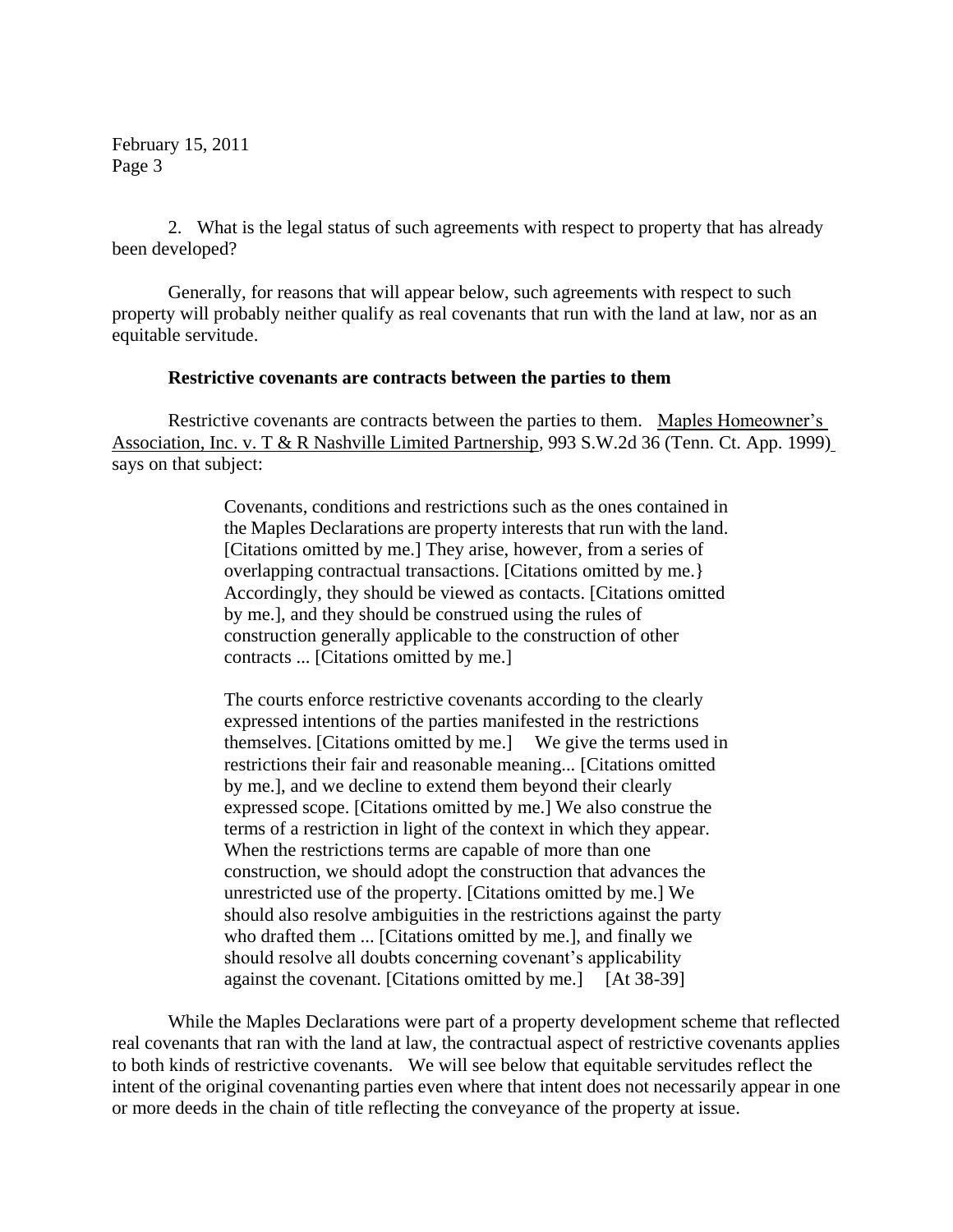It is also said in Gambrell v. Nivens, 275 S.W.3d 429 (Tenn. Ct. App. 2008), that:

An owner of land may may sell portions of it and make restrictions as to its use for the benefit of himself as well as for the benefit of those to whom he sells. [Citations omitted by me.] Even though Tennessee law does not favor private restrictions upon the use and enjoyment of land, our courts will enforce the covenants as they would contracts, according to the clearly expressed intention of the parties. [Citations omitted by me.] Covenants that fail the more exacting requirements for real covenants at law may still be enforced in equity as an equitable servitude. An equitable servitude is a "covenant respecting the use of land enforceable against successor owners or possessors in equity regardless of its enforceability at law." [Citation omitted by me.] [At 436-37]

# **Distinguishing between the two kinds of restrictive covenants and identifying what they have in common**

It was said in Turnley v. Garfinkel, 362 S.W.2d 921, that:

It is a common practice for developers of high-class residential subdivisions to provide restrictions to protect the beauty of the neighborhood and the value of the property for residential use. Such restrictions are usually regarded as covenants running with the land, binding on anyone who purchases with notice of them, and enforceable by the owner of any of the lots so protected.... [At 923]

The Court appears to have been speaking of covenants that run with the land at law. As the Court itself noted, the lots were part of a subdivision approved by the Davidson County Planning Commission and recorded in the registrar's office, and that the subdivision's developer had filed a set of restrictive covenants that were referred to and made a part of the deeds conveying the lots at issue. There were 11 covenants "and provide that they are deemed covenants running with the land until December 1985."

Citing that case, Maples Homeowner"s Association, Inc., above, declared that, "Covenants, conditions and restrictions such as the ones contained in the Maples Declarations are property interests that run with the land." [At 38-39] The "Maples Declarations involved a planned unit development named The Maples under the Horizontal Property Act, codified in Tennessee Code Annotated, §§ 66-27-101-123. In describing The Maples Declarations, the Court declared that: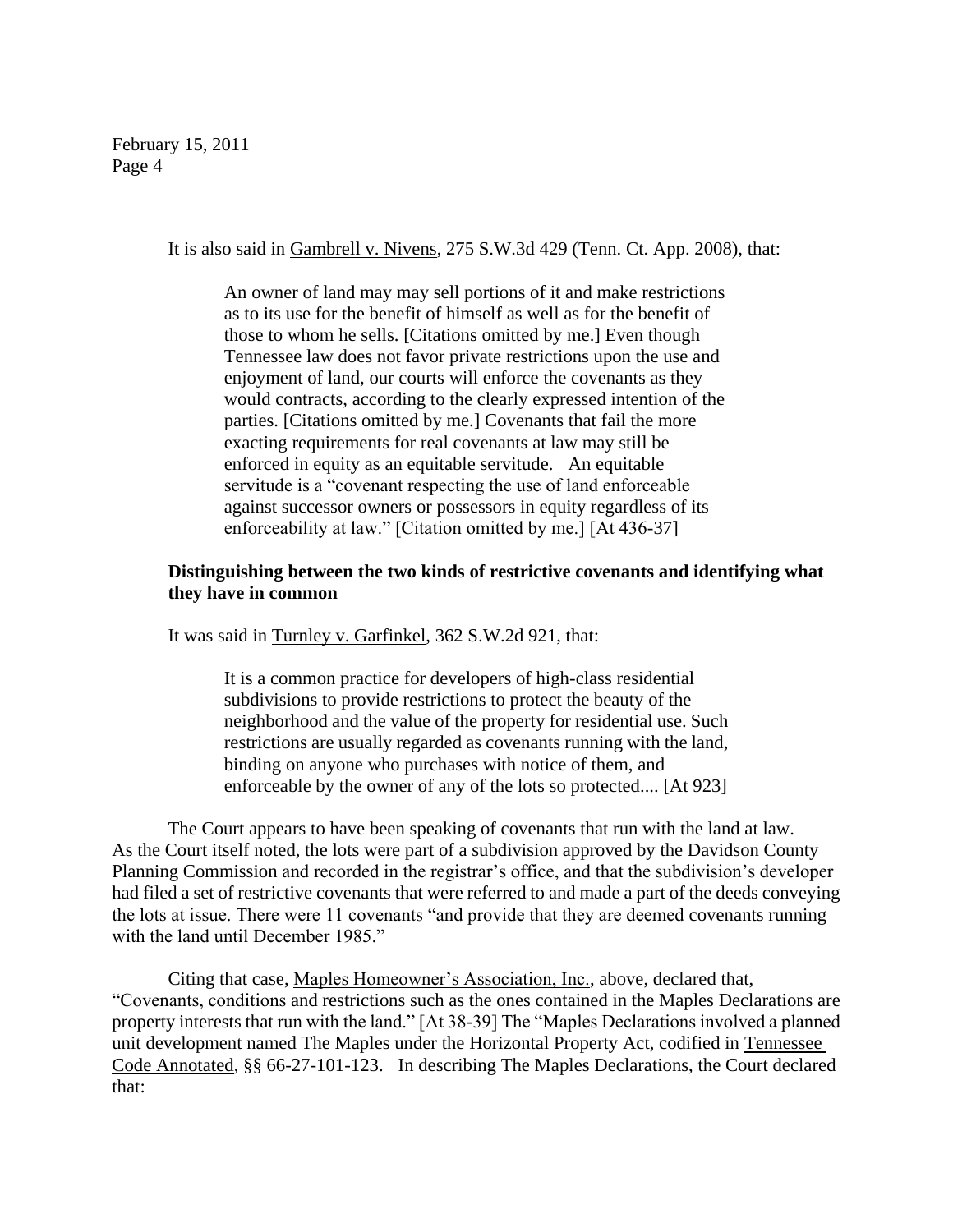> The Maples Declarations contain a fairly standard set of land use restrictions as well as a mechanism for their enforcement. They establish a homeowner"s association whose membership consists of the "owners of lots" in The Maples, and Article VII(1) provides in part:

> The Association, or any Owner, shall have the right to enforce, by any proceedings *at law or in equity*, all restrictions, conditions, covenants, reservations, liens and charges now or hereinafter imposed by the provisions of this Declaration. [At 37] [Emphasis is mine.]

Montie, Diane, above says, "The restrictive covenant is generally created by a specific grant in a deed or by reference in a deed to a general plan of development." [At 150]

### **The touch and concern requirement**

With respect to the "touch and concern" requirement, it is said in Gambrell v. Nivens, 275 S.W.3d (Tenn. Ct. App. 2008), that:

> Although there is some dispute among authorities as to the test [that the covenant must "touch and concern" the land, there is little question that building restrictions embodied in a covenant between owners in fee satisfy this test, both as to the benefit and the burden. [Citing unreported *Attea v. Tennsco*, 2002 WL 1298808 (Tenn. Ct. App.).

Also see Arthur v. Lake Tansi Village, Inc., 590 S.W.2d 923 (Tenn. 1979).

### **Intention of parties that covenant run with the land**

With respect to the requirement that the covenanting parties intended that the covenant run with the land, it is further said in Gambrell, above, that:

> The covenants in *Tennsco* and *Essary* failed to express a *substantive element of a real covenant at law: the intent to bind the successors, heirs, and assigns*. Equity requires proof of the same substantive intent but does not confine the scope of inquiry to the language of the covenant itself. Nonetheless, *Tennsco* and *Essary* together stand for the proposition that our courts will broaden the scope of inquiry only where the vendor imposed the restrictions according to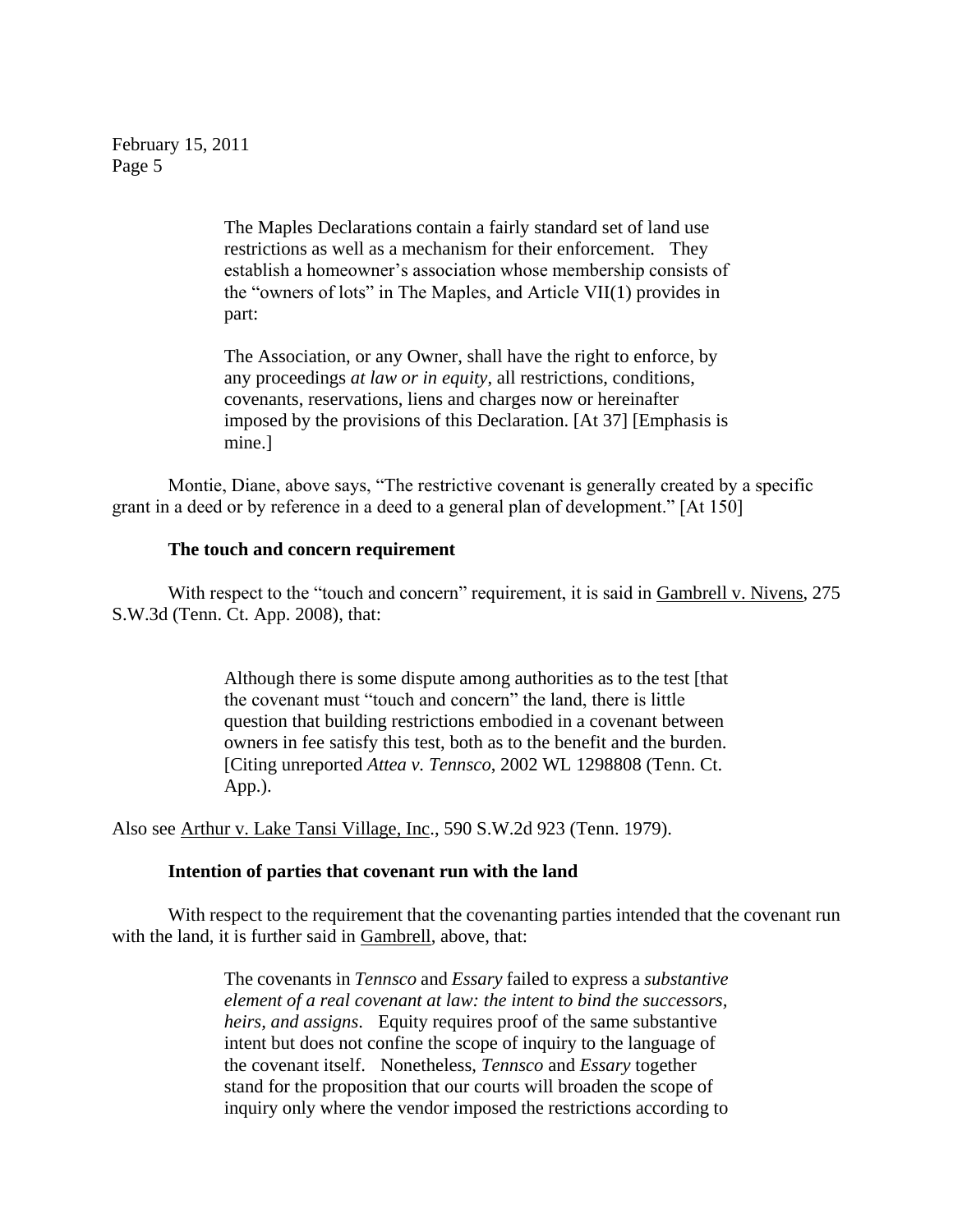> a *general plan of development*. A development plan logically supports a finding that the parties intended the covenant to run with the land and bind the grantees" successors, assigns and heirs. The very concept of a development plan and the subsequent expectations of the purchasers require the individual burdens and their corresponding benefits to inhere in the land and to benefit and bind whoever occupies that land. This much seems implicit, for a common plan would crumble if the burdens and benefits were merely personal to the contracting parties. [At 441-42] [Emphasis is mine.]

In Essary v. Cox, 844 S.W.2d 169 (Tenn. Ct. App. 1992), the Essarys owned a service station, and on an adjoining lot, a convenience store. They sold the convenience store the deed to which contained this covenant: "It is expressly understood and agreed that the above described premises [the convenience store] shall not be used for the purpose of any sales of oil and gas supplies or products." The convenience store was subsequently resold several times, the deeds to which contained mention of the covenant. But on the sale of the convenience store to Cox in 1989, the deed, at the request of Cox, did not contain the covenant. In 1985, the Essarys had also sold their service station adjacent to the convenience store, to their children. The Essary children subsequently sued Cox for selling oil and gas supplies from the convenience store in violation of the "restrictive covenant" that appeared in the first deed of sale of the convenience store.

The court held that there was not a restrictive covenant running with the land, for two reasons:

First, the covenant in the deed of the first sale of the convenience store by the Essarys did not contain language indicating that it applied to "the parties successors and assigns, i.e remote grantees." The Court pointed to Lowe v. Wilson, 250 S.W.2d 366 (1952), in which the Tennessee Supreme Court had held that even this language in a deed did not qualify as a restrictive covenant:

> It is hereby agreed and understood between the parties hereto that no beer, beverages, or intoxicants of any kind or character shall *ever* be sold upon the lot or parcel of land herein conveyed, and this agreement is a part of the consideration for this sale. [At172]

Second:

In cases involving a common development plan, therefore, courts have demonstrated a willingness to enforce restrictive covenants, in the form of equitable servitude, under the rationale that a remote grantee"s knowledge of such restrictions may be imputed from the existence of a common plan as evidenced in deeds or on the plat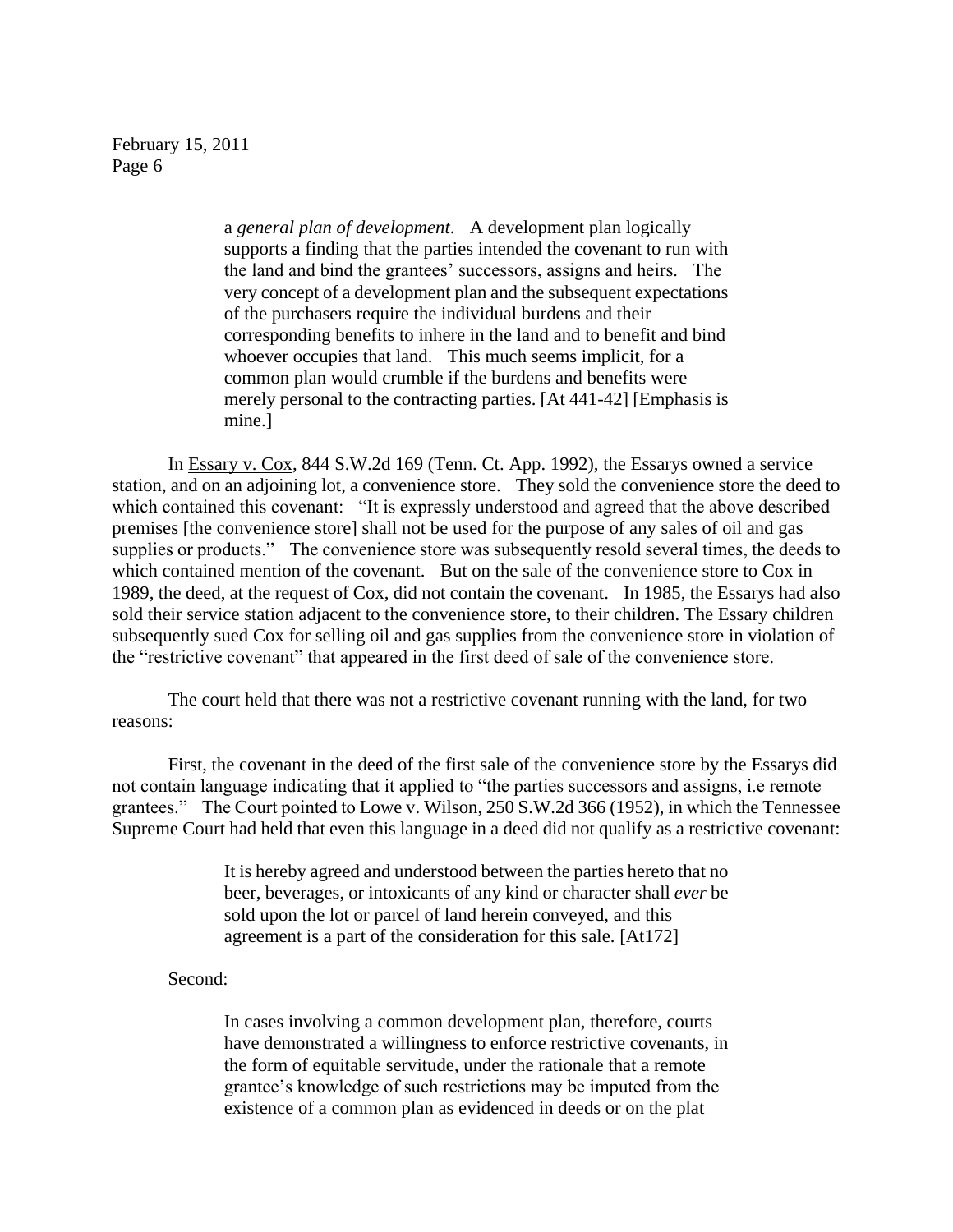> itself....Outside the context of restrictions which evidence a common development plan, however, Plaintiffs have cited no authority in this jurisdiction for the proposition that restrictive covenants may be imposed on remote grantees based upon their knowledge of the existence of a prior restriction. [At 171]

In Tennsco, above, the Daugherty"s owned a large piece of property north of Cool Springs Shopping Center in Williamson County, in the middle of which their historic home sat. They sold the property north and south of their home to Wills, "effectively dividing the property into three parts," according to the Court. The Daugherty's deed to Wills contained this restriction:

> This conveyance is made subject to the restriction that any buildings constructed on the land shall be single family dwellings of traditional design at least 4,000 square feet in size and on lots of one (1) acre or more.

Wills subsequently quit-claimed the property to Mallory Park, "subject to all restrictions, easements and encumbrances or [sic] record." Park gave Tennsco a deed of trust to secure a loan. He defaulted on the loan and conveyed the property to Tennsco, but the deed did not contain those restrictions. Two conveyances later, the property ended up in Attea's hands, and he attempted to enforce the restrictions contained in Daugherty"s deed to Wills.

The Court held that the restriction did not operate as a restrictive covenant that ran with the land. It met the requirement for a real covenant that ran with the land at law as to the "touch and concern" requirement because the covenant was a building restriction. But it failed the intent of the original covenanting parties that the covenant run with the land because the covenant did not include the magic words that it bound the heirs and assigns of the grantees.

As to the enforceability of the restrictions as equitable servitude, the Court said:

Therefore, in order to enforce an equitable servitude or a reciprocal negative easement it must appear that the grantor had in mind a general plan of development and intended for the restrictive covenant to benefit all the property involved [At 3] [Citations omitted.]

It also declared that:

We think the undisputed facts show that there was no general plan or scheme of development adopted to cover the property held by the Daughertys.' As the trial judge observed there was no map or sales brochure showing the restriction. And there is no restriction on the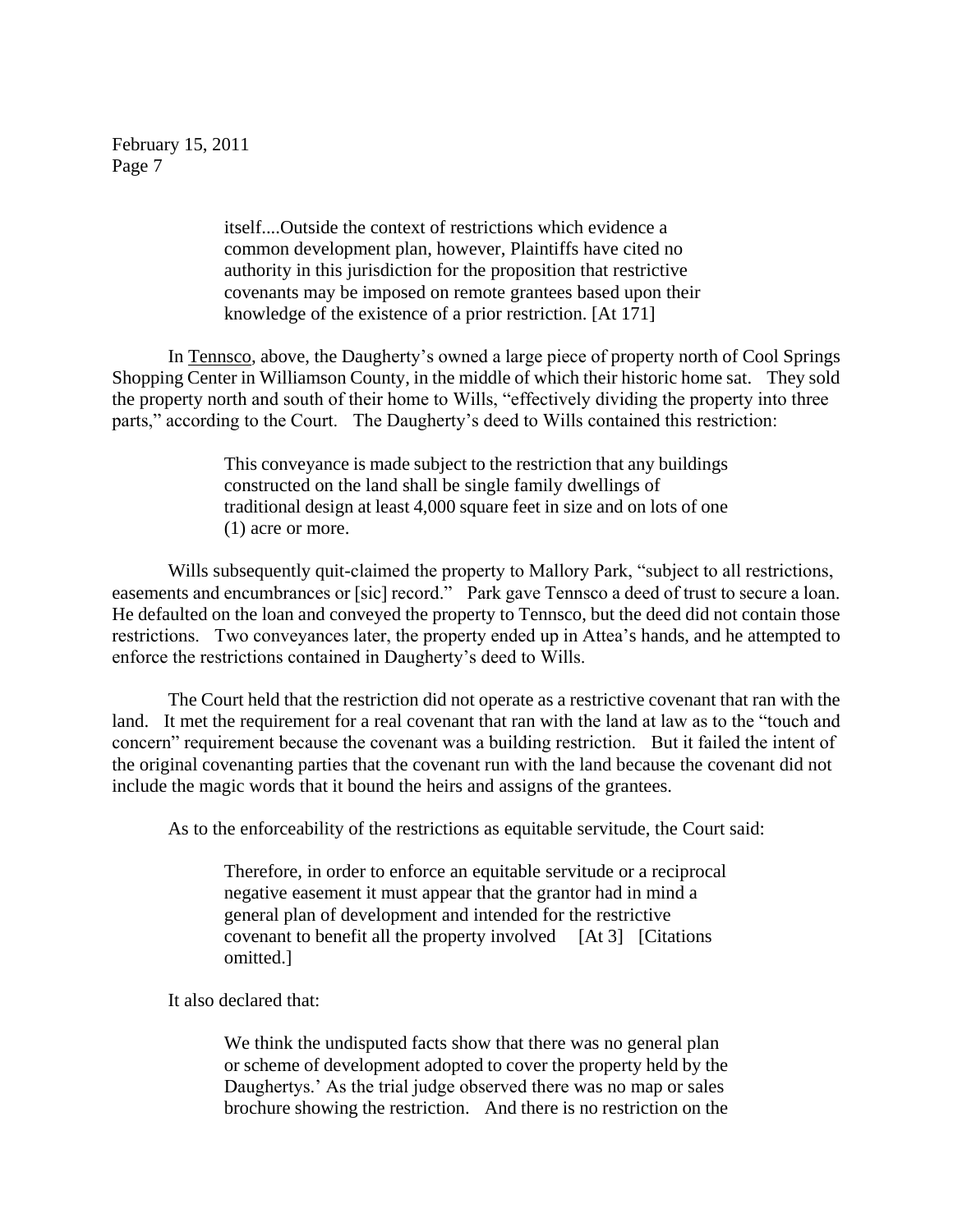> property the Daughertys retained. When they conveyed the property to the Butters, they did not include any restrictions. Since, there was no reciprocal easement, the conclusion is inescapable that the restriction placed in the Wills deed was personal to the Daughertys. [At 3]

That general rule applies in Tennessee, to both types of restrictive covenants. The Tennessee Supreme Court said in Land Developers v. Maxwell, 537 S.W.2d 2d 904 (Tenn. 1976), that:

> Ordinarily when the owner of a tract of land subdivides it and sells different lots to separate grantees, and puts in each deed restrictions upon the use of the property conveyed, in accordance with a general building improvement or development plan, such restrictions may be enforced by any grantee against any other grantee. Likewise, the property remaining in the hands of the vendor may also be held in equity to be subject to a servitude so as not to be used in a manner different from that contained in the restrictions..... This rule was recognized in this state in the leading case of *Ridley v. Haiman*, 164 Tenn. 239, 47 S.W.2d 750 (1932)...

It appears that the Court was speaking of two classes of restrictive covenants: The first is those put in each deed to each grantee of separate lots, "in accordance with a general building, improvement or development plan...." and which appear to meet all the requirements of covenants that run with the land at law; and the property remaining in the hands of the vendor which "may also be held in equity to be subject to a servitude so as not to be used in a manner different from that contained in the restrictions." In this case, the Court held that:

> Upon the facts shown in this record, we have no hesitancy in holding that the unsold lands of Mr. M.L.Tipton, and his corporation, here in issue, were restricted in his hands by essentially the same covenants as he had imposed in the deed to his various grantees, by an equitable servitude because there seems to be little question but that he did intend a general plan of development of the entire area as a residential "suburb" or subdivision. [At 913]

## **When do restrictive covenants take effect?**

It is said in East Sevier County Utility District of Sevier County v. Wachovia Bank & Trust Company, 570 S.W.2d 850 (Tenn. 1978), that:

Likewise, petitioner now concedes that none of the restrictive